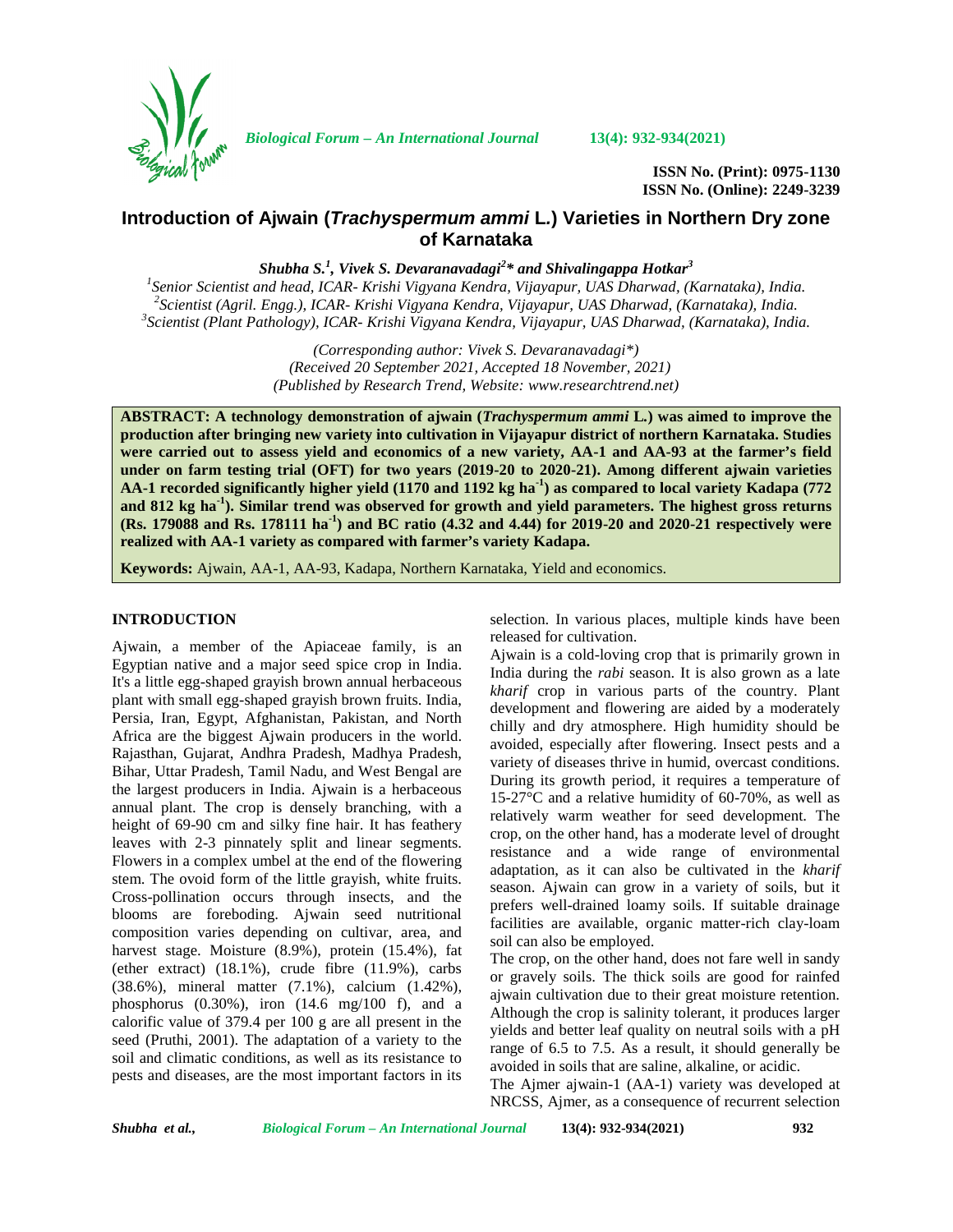from the Pratapgarh local. It may be grown in both irrigated and rainfed environments. Plants average 112 cm in height and 219 umbels per plant. It is a long season cultivar that matures in about 165 days. The variety has a high yield potential, with an average yield of 14.26 q/ha when irrigated and 8.8 q/ha when rainfed. This variety's seeds have a 3.5 percent essential oil content. In this context, the current study aims to provide a snapshot of the state of ajwain production in northern Karnataka so that relevant policies can be implemented to increase output.

## **MATERIALS AND METHOD**

On farm testing trial was carried out during the late *kharif* season of 2019-20 and 2020-21 under semi-arid conditions of Karnataka at Tajpur village of Vijayapur district (situated at 16° 46′N latitude, 75° 32′E longitude and at an altitude of about 629 m above mean sea level). With the improved package of practice, assessment was carried out by taking 0.4 ha as a unit and covered a total area of 4.0 ha. The trial was carried out with 3 treatments (T<sub>1</sub>=Farmers variety, T<sub>2</sub>= AA 1 and  $T_3$ = AA 93 varieties) and 10 replications under randomized complete block design in the farmer's field. The soil should be brought to fine tilth for good germination and plant growth. The first ploughing should be done by soil turning plough followed by 2-3 light ploughing by harrow or cultivator. Each ploughing should be followed by planking to conserve the moisture. The soils of demonstration field for evaluating ajwain crop was deep clay soil with pH 8.0, available organic carbon 0.43 per cent, available N, P and K were 246.1, 39.7 and 472.9 kg ha<sup>-1</sup>, respectively. Sowing of ajwain was taken up in two consecutive years on  $28<sup>th</sup>$  August 2019 and  $27<sup>th</sup>$  August 2020 at farmer's field. Seeds of ajwain varieties (AA-1 and AA-93) procured from NRCSS, Ajmer and were sown in line using drill sowing and seed rate of ajwain was 5.0  $kg$  ha<sup>-1</sup> in both the year. Weeds were controlled cond through one hoeing at 30 days after sowing and one manual weeding. The recommended rate of N (100 kg ha<sup>-1</sup>) and  $P_2O_5$  (50 kg ha<sup>-1</sup>) was applied for ajwain at the time of sowing. The remaining cultivation practices were carried out according to the UAS, Dharwad

package of practice. Each year, farmers were given a pre-seasonal training and two trainings throughout the crop time to prepare them for the application of a certain package of activities. Ajwain was harvested on 15<sup>th</sup> and 13<sup>th</sup> February 2019 and 2020, respectively. The crop was harvested with sickles or manually and stacked for drying, kept the bundles upside down and then threshed to separate the fruits by beating with sticks. In each treatment, five plants were chosen at random from a total of ten sites. The yield features and yield parameters of ajwain were measured using standard procedures. Using the Web Based Agricultural Statistics software Package, variables were analyzed and the least significant difference (LSD) test was performed on the studied mean square errors (WASP 2.0). The difference in significance and non significance between treatments was calculated using a technique that yields a single LSD result (Gomez and Gomez, 1984). Correlation studies among the yield components of ajwain were conducted using the XLSTAT tool.

## **RESULT AND DISCUSSION**

## *A. Effect on plant height*

The data on the influence of different ajwain varieties on plant height at 45, 90, 135 DAS and at harvest are presented in Table 1. It concluded that the plant height of ajwain increased with the advancement of crop age. AA-1 variety significantly increased the plant height by 9.46 and 12.48 per cent over the farmer's variety (Kadapa) for 2019 and 2020 respectively. The maximum plant height at harvest was recorded in AA-1 variety (77.50 and 79.30 cm) which is on-par with AA- 93 variety (74.60 and 73.50 cm) for 2019 and 2020 respectively. Whereas, the least plant height was found in farmer's variety (Kadapa). The variation in plant height as a result of genetic makeup of genotype and its interactivity with the favorable agro climatic and soil condition. Parsoya *et al.,* (2018) concluded that sole ajwain cultivation resulted in higher plant height and number of branches per plant at 60 DAS, 90 DAS and at harvest as compared to different intercropping system.

|                                  | Days after sowing |       |               |       |                |       |            |       |
|----------------------------------|-------------------|-------|---------------|-------|----------------|-------|------------|-------|
| <b>Treatments</b>                | <b>45 DAS</b>     |       | <b>90 DAS</b> |       | <b>135 DAS</b> |       | At harvest |       |
|                                  | 2019              | 2020  | 2019          | 2020  | 2019           | 2020  | 2019       | 2020  |
| Farmers practice, Kadapa $(T_1)$ | 15.60             | 16.00 | 50.55         | 51.30 | 68.40          | 69.25 | 70.80      | 70.50 |
| Ajmer ajwain, AA 1 $(T_2)$       | 20.15             | 21.30 | 60.35         | 59.15 | 74.60          | 76.35 | 77.50      | 79.30 |
| Ajmer ajwain, AA 93 $(T_3)$      | 17.60             | 18.55 | 54.55         | 56.20 | 72.00          | 72.50 | 74.60      | 73.50 |
| $SEm \pm$                        | 0.842             | 0.935 | 1.976         | 0.988 | 0.881          | 1.280 | 0.968      | 1.943 |
| CD(0.05)                         | 2.531             | 2.810 | 5.951         | 2.980 | 2.651          | 3.881 | 2.925      | 5.851 |

**Table 1: Plant height (cm) of ajwain as influenced periodically by different treatments.**

*B. Effect on number of branches*